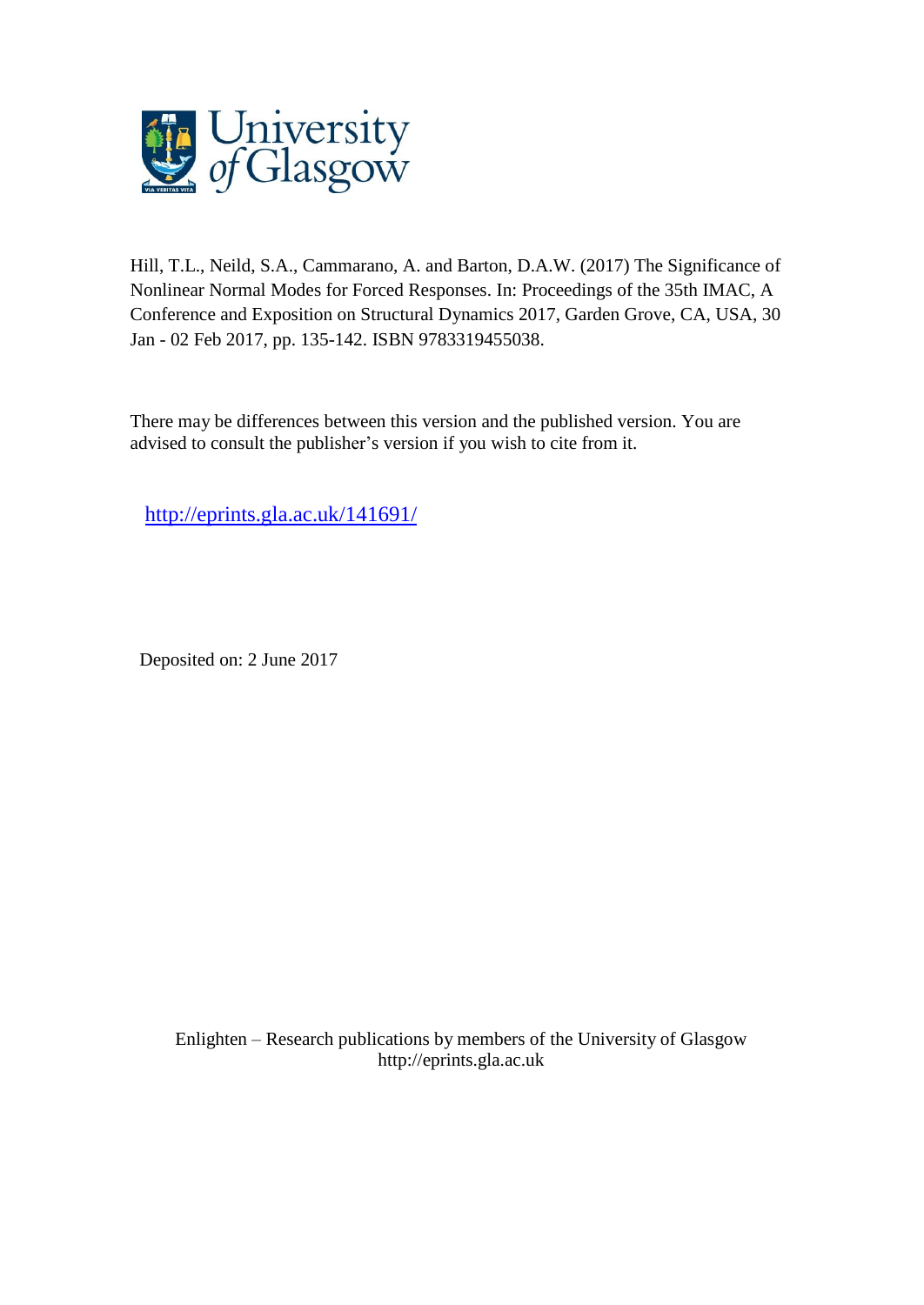# The significance of nonlinear normal modes for forced responses

T.L. Hill<sup>1</sup> \*, S.A. Neild<sup>1</sup>, A. Cammarano<sup>2</sup> and D.A.W. Barton<sup>3</sup>

<sup>1</sup> Department of Mechanical Engineering, University of Bristol, Bristol, UK, BS8 1TR

<sup>2</sup> School of Engineering, University of Glasgow, Glasgow, UK, G12 8QQ

<sup>3</sup> Department of Engineering Mathematics, University of Bristol, Bristol, UK, BS8 1TR

#### ABSTRACT

Nonlinear normal modes (NNMs) describe the unforced and undamped periodic responses of nonlinear systems. NNMs have proven to be a valuable tool, and are widely used, for understanding the underlying behaviour of nonlinear systems. They provide insight into the types of behaviour that may be observed when a system is subjected to forcing and damping, which is ultimately of primary concern in many engineering applications.

The definition of an NNM has seen a number of evolutions, and the contemporary definition encompasses all periodic responses of a conservative system. Such a broad definition is essential, as it allows for the wide variety of responses that nonlinear systems may exhibit. However, it may also lead to misleading results, as some of the NNMs of a system may represent behaviour that will only be observed under very specific forcing conditions, which may not be realisable in any practical scenario. In this paper, we investigate how the significance of NNMs may differ and how this significance may be quantified. This is achieved using an energy-based method, and is validated using numerical simulations.

Keywords: Nonlinear normal modes, Nonlinear structural dynamics, Backbone curves, Energy balancing, Nonlinear beam

## Introduction

Nonlinear normal modes (NNMs) are an established tool for understanding nonlinear dynamic systems. NNMs describe the dynamic behaviour of an unforced and undamped system, but may be used to interpret the underlying behaviour of the forced and damped responses [1, 2]. This simplifies the process of analysing the forced responses, particularly complex features such as isolas [3, 4, 5].

The first definition of an NNM was proposed by Rosenberg as any *vibration-in-unison* of the underlying conservative system [6, 7]. Since this original definition, the theory of NNMs has seen two major extensions. Firstly, NNM theory has been extended to include the damped dynamics. This extension was led by Shaw and Pierre [8, 9], and more has received more recent attention from Haller and Ponsioen [10]. Secondly, the definition of a conservative NNM has been expanded to encompass a greater variety of behaviours. It is the second of these extensions, relating to the conservative dynamics, which is of interest in this paper.

The contemporary definition of an NNM includes any nonnecessarily synchronous periodic motion [1]. This allows the inclusion of motions that are not in-unison, such as out-of-unison motion [11], but which exhibit the useful same properties as NNMs. However, it has been observed that not all NNMs appear to relate to the forced responses [12]. As such, the objective of this paper is to investigate the relationship between the forced responses and NNMs, in order to understand why some NNMs appear to have little influence on the forced response.

<sup>∗</sup>Address all correspondence to this author - tom.hill@bristol.ac.uk.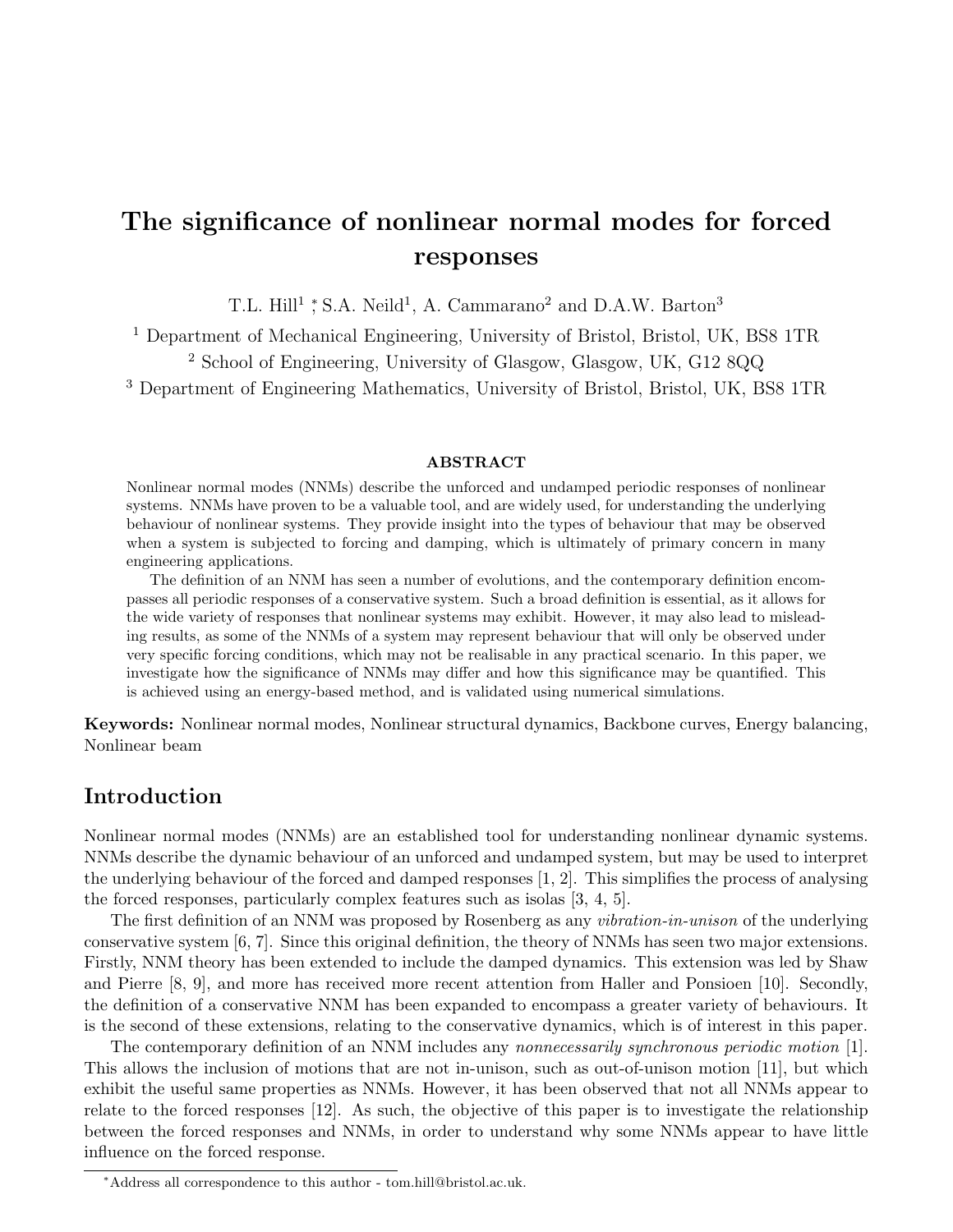This paper begins by introducing a pinned-pinned beam with a torsional spring at one end. A model for this beam, consisting of two linear modes<sup>1</sup>, is derived using a Galerkin method, and nonlinear terms arise from the dynamic tension in the beam. A numerical continuation technique is then used to find a series of NNM branches, demonstrating the complexity that may arise from a relatively simple nonlinear system. The abundance of NNMs makes it difficult to reliably interpret the forced responses. However, an understanding of which NNMs relate to the forced responses, and which do not, would allow some NNM branches to be neglected, thus simplifying the interpretation.

To gain an understanding of this relationship, an energy-based technique, previously discussed in [13], is then used to find the damping levels that are required to observe the NNMs in the forced responses, given a specific forcing. This reveals that some NNMs require an extremely low level of damping to be observed – much lower than is typically seen in engineering structures. This explains why such responses are not often seen. Finally, to demonstrate that these seldom-observed NNMs may, in extreme cases, exist in forced responses, a case with very low damping is considered, and a forced response is computed.

## Nonlinear normal modes of an example system

#### A nonlinear beam example



Fig. 1 A schematic of the pinned-pinned beam considered throughout this paper.

To motivate discussion throughout this paper, the nonlinear beam, depicted in Fig. 1, is considered. This beam is pinned at both ends and has a torsional spring at  $x = L$ , where x is the distance along the beam and  $L$  is the length of the beam. This spring is linear, with the stiffness constant  $k$ .

As described in [14, 15], the unforced and undamped vertical deflection of the beam is governed by the expression

$$
\rho \hat{A} \frac{\partial^2 w(x,t)}{\partial t^2} + EI \frac{\partial^4 w(x,t)}{\partial x^4} - \left[ \frac{E \hat{A}}{2L} \int_0^L \left( \frac{\partial w(x,t)}{\partial x} \right)^2 dx \right] \frac{\partial^2 w(x,t)}{\partial x^2} + \delta (x - L) \hat{k} \psi(L,t) = 0, \tag{1}
$$

where w,  $\delta$  and  $\psi(x,t)$  denote the vertical displacement of the beam, the Dirac delta function and the rotation of the beam respectively. The density, cross-sectional area, Young's modulus and second moment of area are described by the constants  $\rho$ ,  $\tilde{A}$ , E and I respectively. The nonlinearity in this system arises from the dynamic tension in the beam – represented by the terms in the square bracket in Eq. (1).

The dynamics of interest for this paper may be captured by considering the first two underlying linear modes, such that the vertical deflection may be written

$$
w(x,t) = \theta_1(x)q_1(t) + \theta_2(x)q_2(t), \qquad (2)
$$

where  $\theta_i$  represents the i<sup>th</sup> linear modeshape and  $q_i$  represents the displacement of the i<sup>th</sup> linear mode. As described in [15],  $\theta_i$  may be computed using

$$
\theta_i(x) = \sqrt{2} \left[ 1 - 2 \frac{EI}{\hat{k}L} \sin^2(\beta_i) - \left( \frac{\sin(\beta_i)}{\sinh(\beta_i)} \right)^2 \right]^{-\frac{1}{2}} \left[ \sin\left(\frac{\beta_i}{L}x\right) - \frac{\sin(\beta_i)}{\sinh(\beta_i)} \sinh\left(\frac{\beta_i}{L}x\right) \right],\tag{3}
$$

<sup>1</sup>Throughout this paper, the term mode is used to refer to an underlying linear mode of the system. An NNM is a separate concept, and is typically composed of a combination of linear modes.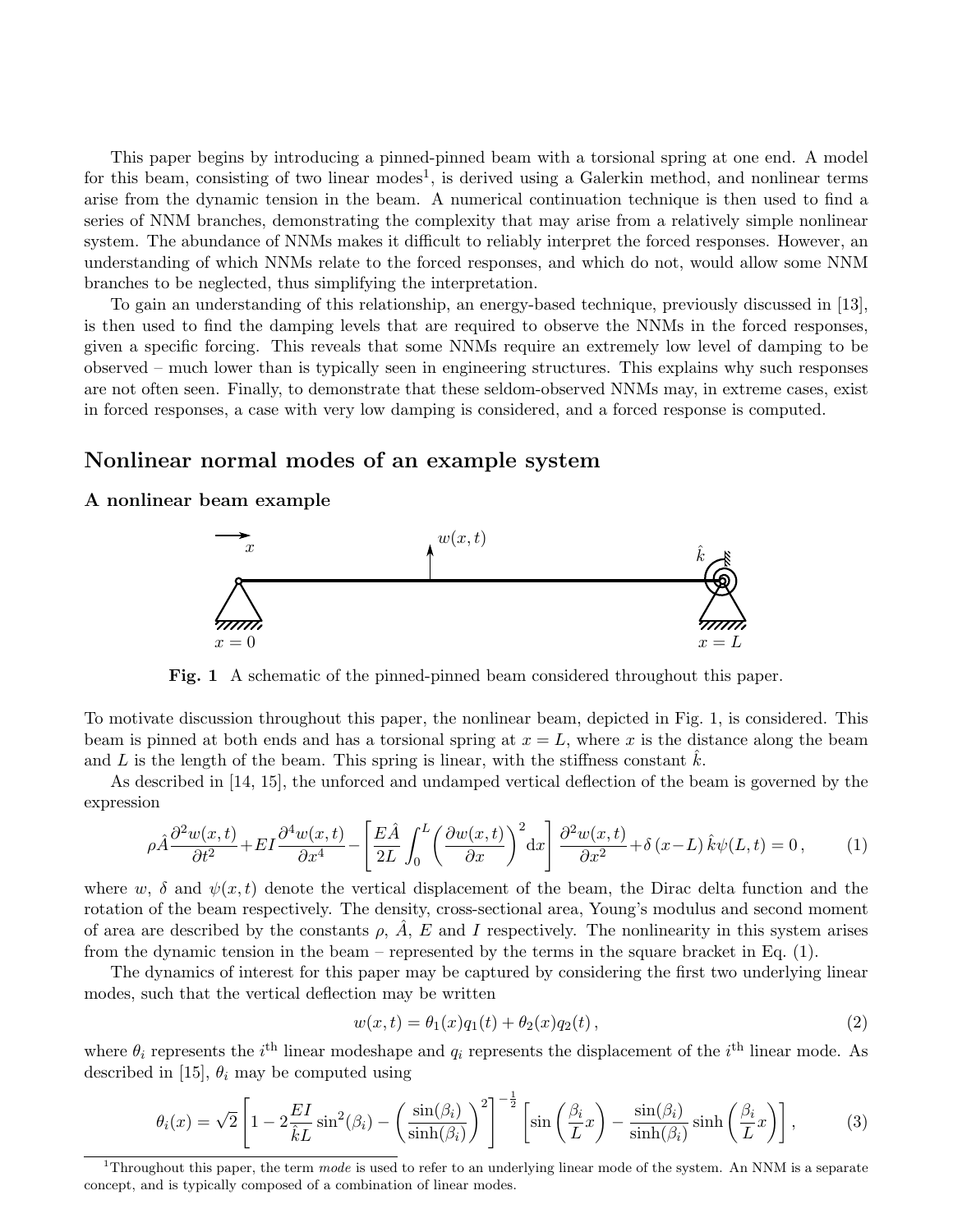where  $\beta_i$  is found by solving

$$
\cot(\beta_i) - \coth(\beta_i) + 2EI \frac{\beta_i}{\hat{k}L} = 0.
$$
\n(4)

To find the modal equation of motion, Galerkin's method is applied to Eq. (1), as detailed in [15]. This leads to the expression

$$
\ddot{\mathbf{q}} + \mathbf{\Lambda}\mathbf{q} + \mathbf{N}_q\left(\mathbf{q}\right) = 0\,,\tag{5}
$$

where  $\mathbf{q}$ ,  $\mathbf{\Lambda}$  and  $\mathbf{N}_q$  denote the vector of modal displacements, the matrix of linear natural frequencies and the vector of nonlinear terms, which are written

$$
\mathbf{q} = \begin{pmatrix} q_1 \\ q_2 \end{pmatrix}, \quad \mathbf{\Lambda} = \begin{bmatrix} \omega_{n1}^2 & 0 \\ 0 & \omega_{n2}^2 \end{bmatrix}, \quad \mathbf{N}_q = \begin{pmatrix} \alpha_1 q_1^3 + 3\alpha_2 q_1^2 q_2 + \alpha_3 q_1 q_2^2 + \alpha_4 q_2^3 \\ \alpha_2 q_1^3 + \alpha_3 q_1^2 q_2 + 3\alpha_4 q_1 q_2^2 + \alpha_5 q_2^3 \end{pmatrix}, \tag{6}
$$

where  $\omega_{ni}$  is the linear natural frequency of the i<sup>th</sup> mode and where  $\alpha_k$  are nonlinear coefficients. The linear natural frequencies are found using the expression

$$
\omega_{ni}^2 = \frac{EI}{\rho \hat{A}} \left(\frac{\beta_i}{L}\right)^4,\tag{7}
$$

and the nonlinear coefficients are found from

$$
\alpha_1 = \frac{-E}{2L^2 \rho} \left[ \int_0^L \theta_1' \theta_1' dx \right] \left[ \int_0^L \theta_1'' \theta_1 dx \right], \qquad \alpha_2 = \frac{-E}{2L^2 \rho} \left[ \int_0^L \theta_1' \theta_1' dx \right] \left[ \int_0^L \theta_1'' \theta_2 dx \right],
$$
  
\n
$$
\alpha_3 = \frac{-E}{2L^2 \rho} \left\{ 2 \left[ \int_0^L \theta_1' \theta_2' dx \right] \left[ \int_0^L \theta_2'' \theta_1 dx \right] + \left[ \int_0^L \theta_2' \theta_2' dx \right] \left[ \int_0^L \theta_1'' \theta_1 dx \right] \right\},
$$
  
\n
$$
\alpha_4 = \frac{-E}{2L^2 \rho} \left[ \int_0^L \theta_2' \theta_2' dx \right] \left[ \int_0^L \theta_2'' \theta_1 dx \right], \qquad \alpha_5 = \frac{-E}{2L^2 \rho} \left[ \int_0^L \theta_2' \theta_2' dx \right] \left[ \int_0^L \theta_2'' \theta_2 dx \right].
$$
  
\n(8)

The physical parameters chosen for this paper are listed in Table 1.

Table 1 The physical parameters of the beam.

| Length Depth Height |     |     | Density  |                                                                                                              | Young's Modulus Torsional stiffness             |
|---------------------|-----|-----|----------|--------------------------------------------------------------------------------------------------------------|-------------------------------------------------|
| (L)                 | (d) | (h) | $(\rho)$ | (E)                                                                                                          | (k)                                             |
|                     |     |     |          | $500 \text{ mm}$ $30 \text{ mm}$ $1 \text{ mm}$ $7800 \text{ kg m}^{-3}$ $2 \times 10^{11} \text{ N m}^{-2}$ | $10\,\mathrm{N}\,\mathrm{m}\,\mathrm{rad}^{-1}$ |

Using Eqs. (7) and (8), these physical parameters give the linear natural frequencies and nonlinear parameters shown in Table 2.

**Table 2** The linear natural frequencies,  $\omega_{ni}$ , and nonlinear parameters,  $\alpha_k$ , of the beam.

$$
\begin{array}{c|cc}\n\omega_{n1} & \omega_{n2} & \alpha_1 & \alpha_2 & \alpha_3 & \alpha_4 & \alpha_5 \\
\hline\n\text{[rad s}^{-1}]\n\end{array}\n\quad\n\begin{array}{c|cc}\n\alpha_1 & \alpha_2 & \alpha_3 & \alpha_4 & \alpha_5 \\
\hline\n(\times 10^{10})\n\end{array}
$$
\n
$$
\begin{array}{c|cc}\n\text{125.91} &418.41 & 8.81 & -1.31 & 34.70 & -5.12 & 133.63\n\end{array}
$$

## Nonlinear normal modes of the beam model

The contemporary definition of an NNM encompasses any periodic motion of the underlying unforced and undamped system [1]. Numerous analytical and numerical methods may be used to compute the NNMs of a system [16, 17], but here the numerical continuation software AUTO-07p is employed [18].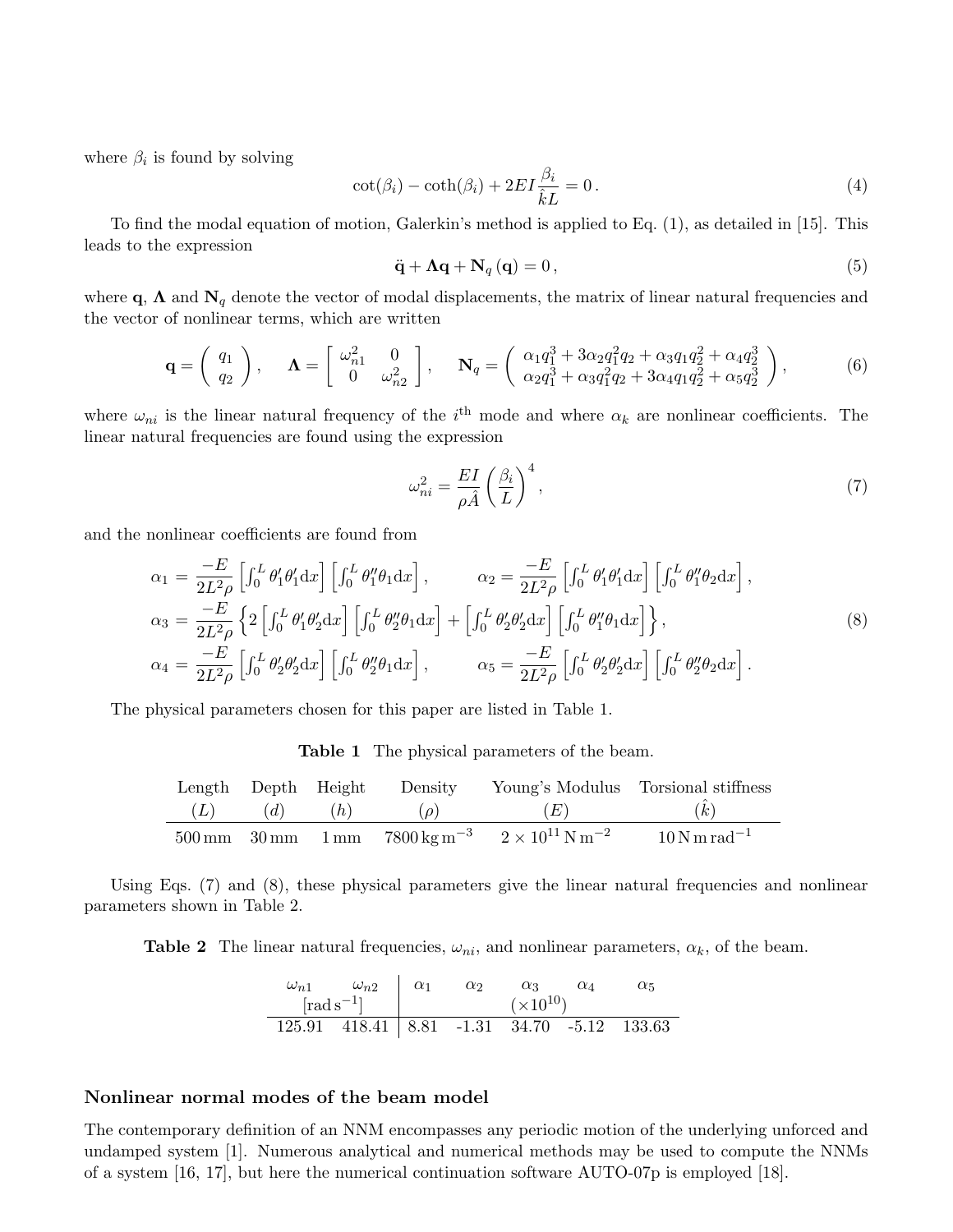

Fig. 2 Panel (a) shows five NNM branches (i.e. the loci of NNMs) of the nonlinear beam model, in the projection of the initial displacements of the two modes. The branch labels denote the ratio between the fundamental frequencies of the two modes. A dot on the 1:1, 1:3 and 3:8 branches mark the positions of the NNMs that are shown, parameterised in time, in panels  $(b)$ ,  $(c)$  and  $(d)$  respectively. These panels are in the projection of the first modal displacement,  $q_1(t)$ , against the second modal displacement,  $q_2(t)$ .

Figure  $2(a)$  shows five of the NNM branches of the two-mode model of the example system. These are represented in the projection of the initial displacement of the first mode,  $q_1(0)$ , against that of the second mode,  $q_2(0)$ . The initial modal velocities are both zero, i.e.  $\dot{q}_1(0) = \dot{q}_2(0) = 0$ . These NNM branches represent the loci of periodic solutions to Eq. (5). The NNM branches are colour-coded and labelled according to the ratio between the fundamental frequencies of the two modes, where the fundamental frequency is defined as the frequency of the highest-amplitude Fourier coefficient of the response. For example, considering a response on the 3:8 branch, the fundamental component of the first mode oscillates three times per period, whilst the fundamental component of the second mode oscillates eight times per period. This may also be described by defining the base frequency as  $\omega = 2\pi/T$ , where T is the period of the response, and the fundamental response frequency of the  $i<sup>th</sup>$  mode as  $\omega_{ri}$ . For a branch labelled  $n : m$ , the fundamental response frequencies are  $\omega_{r1} = n\omega$  and  $\omega_{r2} = m\omega$ . This is demonstrated in Figs. 2(b),  $2(c)$  and  $2(d)$ , which show the time-parameterised responses of NNMs from the 1:1, 1:3 and 3:8 branches respectively. The positions of these NNMs are marked with dots in Fig.  $2(a)$ .

Whilst the model of the beam is approximate (due to assumptions made in the derivation of the equations of motion, and the assumption that the higher modes are negligible) the numerical solutions for this model are accurate to within the tolerances of the numerical method. As such, the NNM branches shown in Fig. 2 appear to be a genuine feature of the dynamics of the model. This demonstrates the complexity that may arise from a relatively simple nonlinear model. Furthermore, a huge number of additional NNM branches may be found if higher ratios between the fundamental frequencies are considered (i.e. higher than 4:13), or if responses with initial conditions beyond those shown in Fig. 2 are used.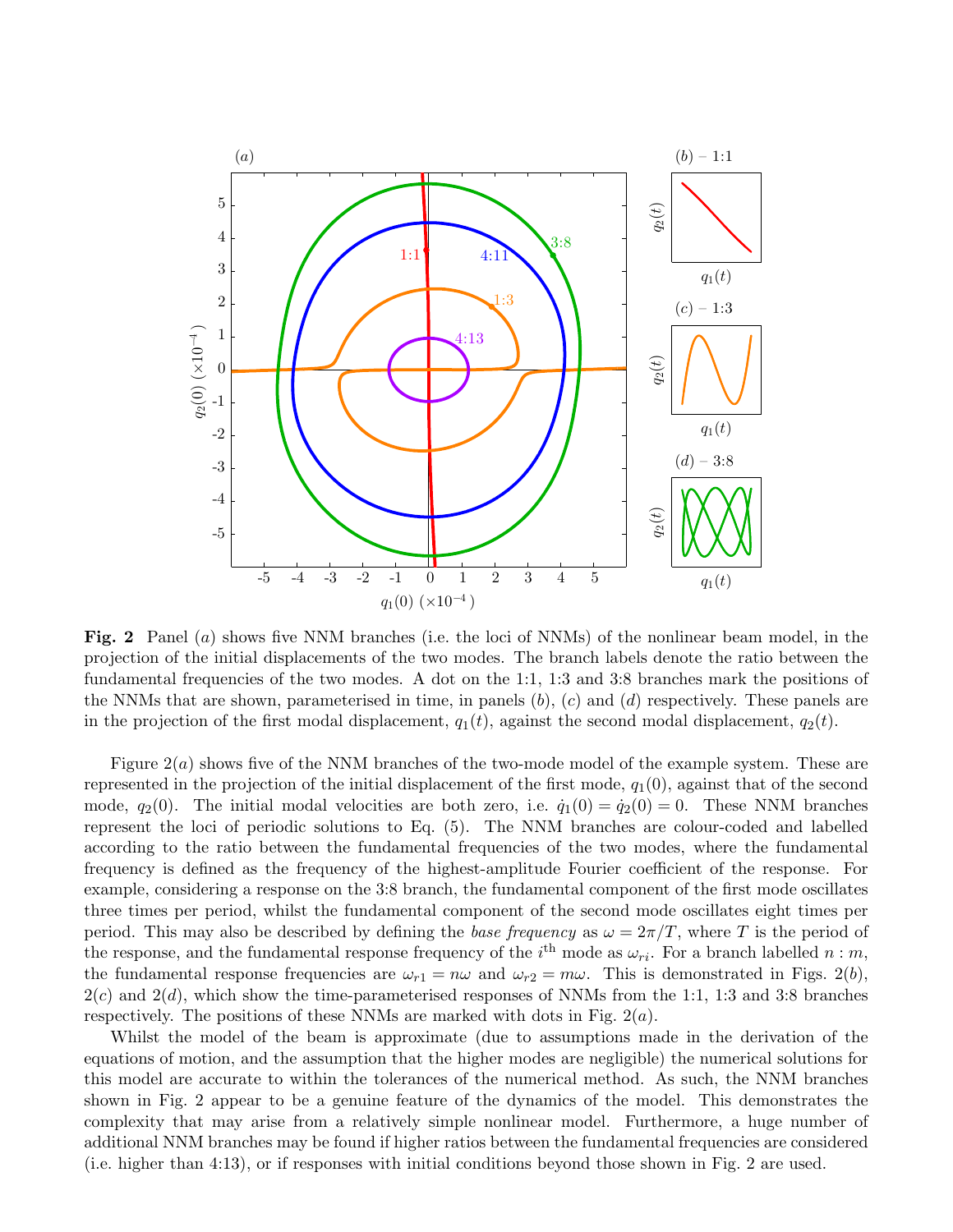The large number of NNM branches presents a problem: as NNMs are often used to interpret the responses of a system when subjected to forcing and damping, the abundance of NNM branches indicates that the forced responses must exhibit an extremely diverse range of dynamic behaviours. However, as such behaviour is not typically observed in the forced responses, it is clear that not all NNM branches correspond to the forced responses. As such, in the following section, we investigate the relationship between the NNMs and forced responses. This will provide insight into why the dynamic behaviour described by some NNMs are observed in the forced responses, and some are not.

## Relating nonlinear normal modes to forced responses

A method for relating NNMs and forced responses was introduced in [19] and further developed in [13]. This method relies on the argument that, for any steady-state periodic response, the net energy gained by the system due to forcing must equal the net energy dissipated by the damping. As such, if it is assumed that a forced system may exhibit a response that is identical to an NNM response, the forcing and damping must be such that this energy criterion is satisfied. In this section, we assume that the forcing is known and we use the energy criterion to find the damping that is required for the forced response to match that of a particular NNM (i.e. to reach resonance at that point on the NNM branch).

For a two-mode system, the energy criterion may be written

$$
E_{f1} + E_{f2} = E_{d1} + E_{d2},\tag{9}
$$

where  $E_{fi}$  is the net energy gained by the i<sup>th</sup> mode due to external forcing, and  $E_{di}$  represents the net energy dissipated by the  $i<sup>th</sup>$  mode via damping. These are computed using

$$
E_{fi} = \int_0^T f_i(t)\dot{q}_i(t)dt, \qquad E_{di} = \int_0^T d_i(t)\dot{q}_i(t)dt,
$$
\n(10)

where  $f_i$  and  $d_i$  denote the forcing and damping applied to the  $i^{\text{th}}$  linear mode respectively.

For this example, we consider the case where the first mode is sinusoidally forced and both modes have proportional linear damping such that

$$
f_1 = F \sin(\omega t) , \qquad f_2 = 0 , \qquad d_1 = 2\zeta \omega_{n1} \dot{q}_1 , \qquad d_2 = 2\zeta \omega_{n2} \dot{q}_2 , \tag{11}
$$

where F represents the forcing amplitude,  $\omega$  is the base frequency (defined as  $\omega = 2\pi/T$ ) and where  $\zeta$  is the linear damping ratio. Substituting Eqs. (10) and (11) into Eq. (9) leads to

$$
\int_0^T F \sin(\omega t) \dot{q}_1(t) dt = \int_0^T 2\zeta \omega_{n1} \dot{q}_1^2 dt + \int_0^T 2\zeta \omega_{n2} \dot{q}_2^2 dt,
$$
\n(12)

which may then be rearranged to give an expression for the damping ratio, written

$$
\zeta = \frac{F \int_0^T \sin(\omega t) \dot{q}_1(t) dt}{2 \left(\omega_{n1} \int_0^T \dot{q}_1^2 dt + \omega_{n2} \int_0^T \dot{q}_2^2 dt\right)}.
$$
\n(13)

Using numerical solutions for the NNMs, the integrals in Eq. (13) may be computed. This gives the damping ratio,  $\zeta$ , that is required for the forced response to reach resonance at each NNM.

Figure 3 shows five NNM branches for the beam model, as previously shown in Fig. 2, along with a colour-scheme depicting the damping ratio required to achieve resonance at each point (i.e. at each NNM). As previously, the branches are labelled according to the ratio between the fundamental frequencies of the modes. The amplitude of the sinusoidal forcing applied to the first linear mode is  $F = 0.1$ .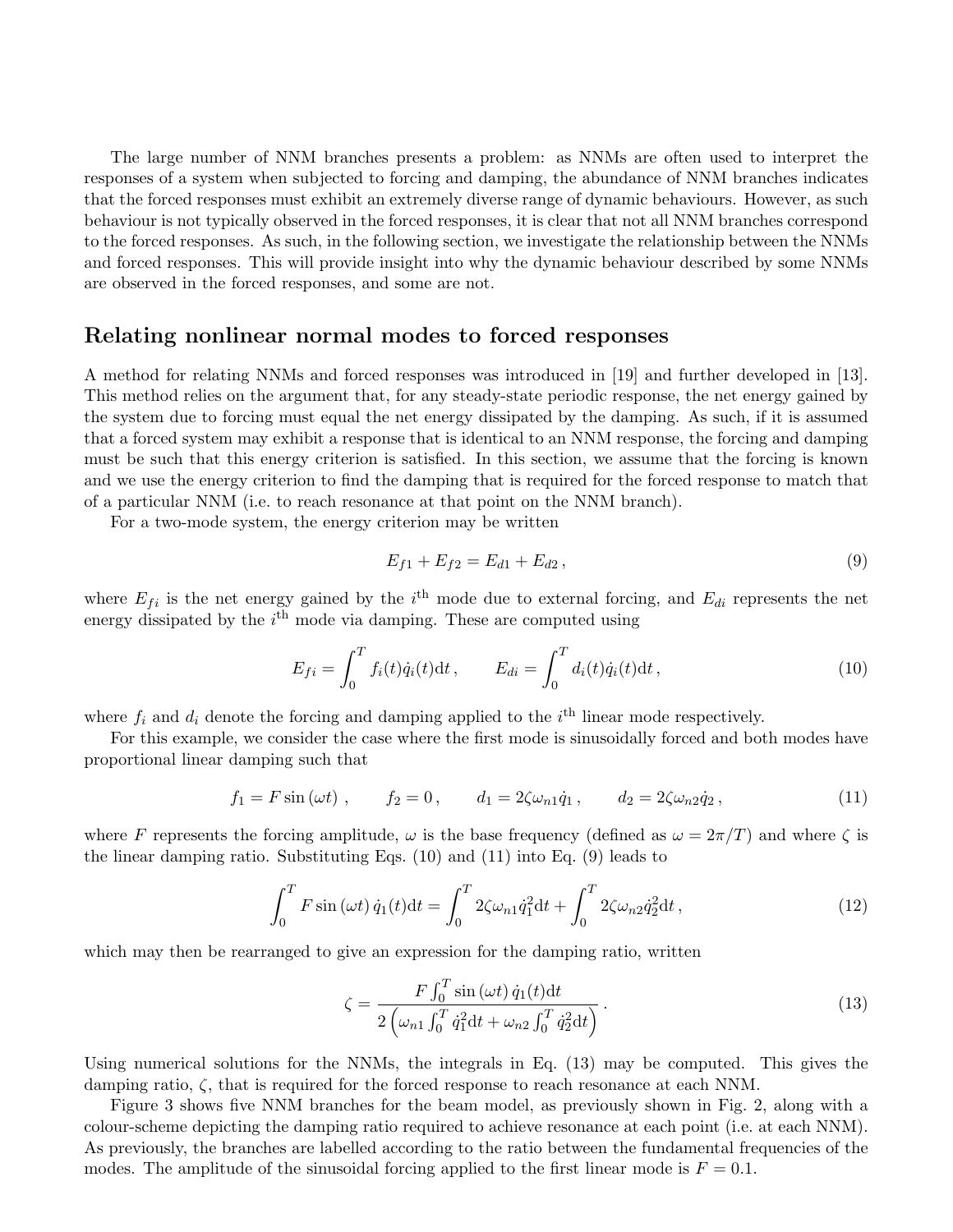

Fig. 3 Five NNM branches of the nonlinear beam model shown in the projection of the initial displacements of the two modes. A colour-scheme is used to show the damping ratio,  $\zeta$ , that is required for a forced response to resonate at each point on the branch when the forcing amplitude is  $F = 0.1$ . The red cross marks an NNM on the 3:8 branch where the required damping ratio is  $\zeta = 10^{-8}$ . This point is used to investigate a forced response in the following section.

It can be seen that the 1:1 branch requires a fairly low damping. This is due to the small contribution of the first mode to the 1:1 responses, compared to the second mode. As only the first mode is forced, little energy in transferred into the system, whilst the high-amplitude second mode causes a large amount of energy-loss via damping. As such, the damping ratio must be low to achieve resonance on this branch. The 1:3 branch is dominated by the first linear mode for the majority of NNMs. As such, the damping is of the order that is typically seen in engineering structures. However, the 3:8 branch requires an extremely low level of damping – much lower than is seen in typical engineering structures – and the required damping for the 4:11 and 4:13 branches is lower still. This suggests a difference between the NNM branches with low frequency ratios (i.e. the 1:1 and 1:3 branches) and those with higher ratios (i.e. the 3:8, 4:11 and 4:13 branches). Namely, it appears that the forced responses only resonate with high-ratio NNMs when the damping is extremely low.

## Forced responses

We now consider a set of forced responses for the nonlinear beam model. As in the previous section, the system has proportional linear modal damping, and a sinusoidal force with amplitude  $F = 0.1$  is applied to the first linear mode. A red cross in Fig. 3 marks a response on the 3:8 branch where the required damping ratio is  $\zeta = 10^{-8}$ . This damping ratio is used to find the forced response, and the NNM response at this point is used as an initial orbit from which to start the continuation, using AUTO-07p.

Figure  $4(a)$  shows the NNM branches, as given in previous figures, along with a set of forced responses of the system. It can be seen that the forced responses are enveloping the 3:8 branch and an inset panel is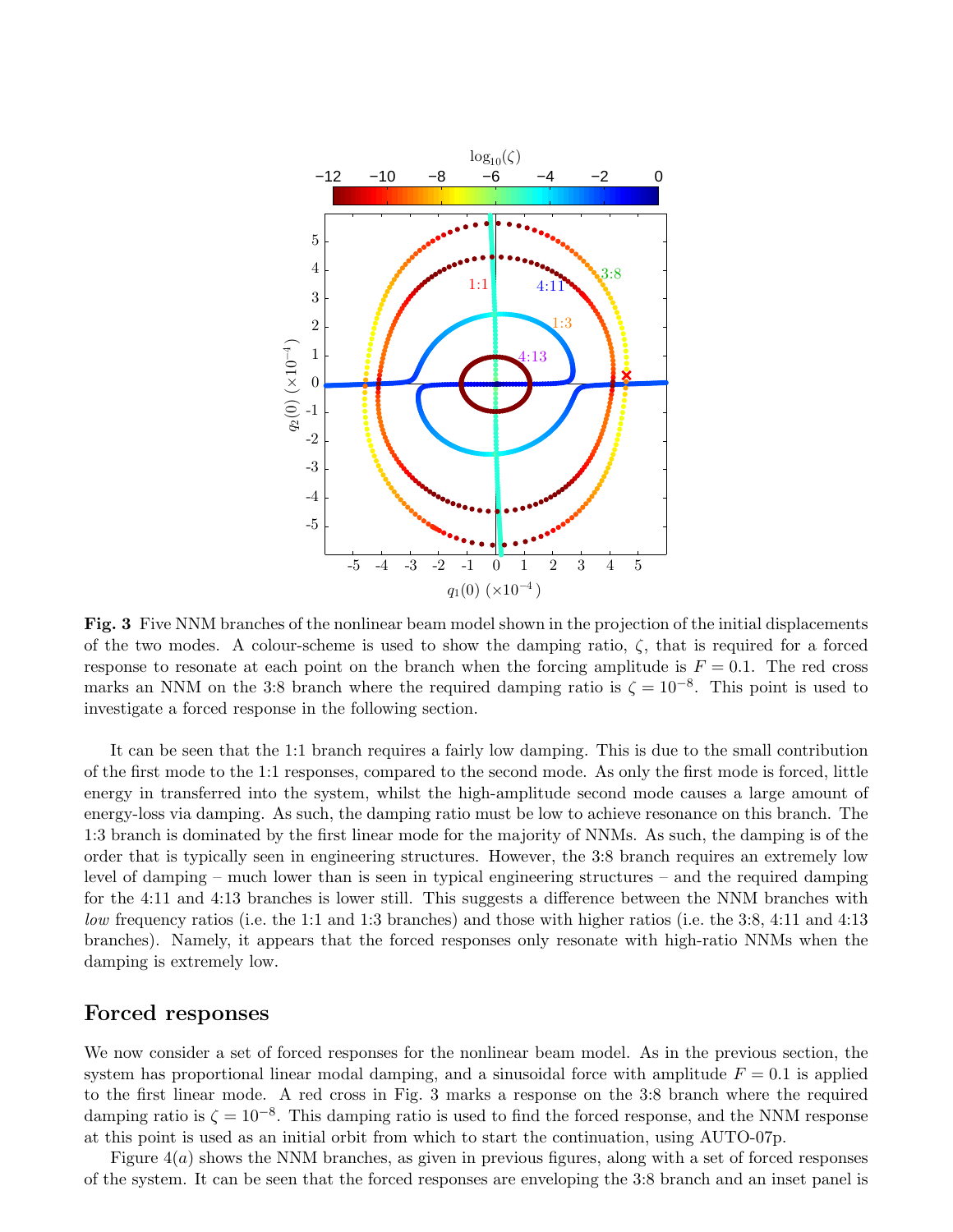

Fig. 4 Panel (a) shows the NNM branches, as given in previous figures, along with a set of forced responses, represented by a thin-red line. A red dot on the forced response branch marks the position of a response that is shown, parameterised in time, in panel  $(b)$ . The linear modal damping and forcing amplitude are  $\zeta = 10^{-8}$  and  $F = 0.1$  respectively.

used to show this in detail. A dot on the forced response branch marks the position of a response that is shown, parameterised in time, in Fig.  $4(b)$ . This time-parameterised response clearly shows that the forced response also exhibits a 3:8 ratio between the fundamental response frequencies. A comparison may also be drawn with Fig.  $2(d)$ , which shows a 3:8 NNM response. It also shows that a slight phase-shift between the modes is present, which allows energy to be transferred between the modes, as discussed in [13].

## Conclusions

In this paper it has been shown that the contemporary definition of an NNM encompasses a vast range of possible motions. This has been demonstrated for a simple nonlinear model of pinned-pinned beam with a torsional spring at one end. This leads to a complex picture of the responses, and presents a challenge when using the NNMs to interpret the forced responses of the system. To address this, an energy-based technique was used to investigate the relationship between the NNMs and the forced responses. This revealed that some NNMs require an extremely low damping ratio to relate to a forced response. Such low damping ratios are rarely seen in engineering structures, indicating that these NNMs may be neglected when considering the forced responses of such systems. However, it was also shown that, if the damping is very low, these NNMs may attract the forced responses, and hence they must be considered in these extreme cases.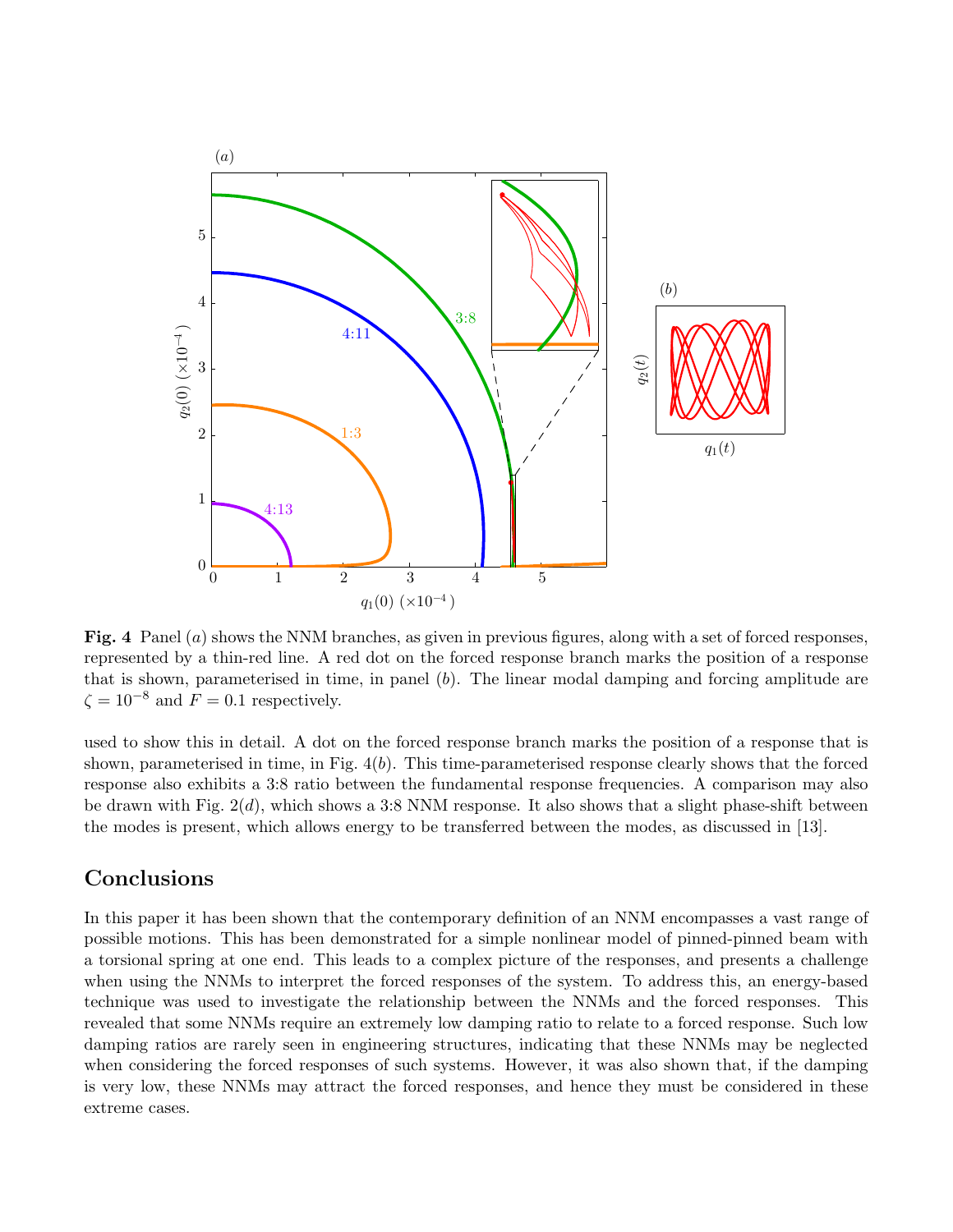# References

- [1] G. Kerschen, M. Peeters, J. C. Golinval, and A. F. Vakakis. Nonlinear normal modes, part I: A useful framework for the structural dynamicist. Mechanical Systems and Signal Processing, 23(1):170–194, 2009. Special Issue: Non-linear Structural Dynamics.
- [2] A. Cammarano, T. L. Hill, S. A. Neild, and D. J. Wagg. Bifurcations of backbone curves for systems of coupled nonlinear two mass oscillator. Nonlinear Dynamics, 77(1–2):311–320, 2014.
- [3] T. Detroux, J. Noël, G. Kerschen, and L. N. Virgin. Experimental study of isolated response curves in a two-degree-of-freedom nonlinear system. In Proceedings of the International Modal Analysis Conference, 2016.
- [4] A. D. Shaw, T. L. Hill, S. A. Neild, and M. I. Friswell. Periodic responses of a structure with 3:1 internal resonance. Mechanical Systems and Signal Processing, 81:19–34, 2016.
- [5] T. L. Hill, S. A. Neild, and A. Cammarano. An analytical approach for detecting isolated periodic solution branches in weakly nonlinear structures. Journal of Sound and Vibration, 379:150–165, 2016.
- [6] R. M. Rosenberg. Normal modes of nonlinear dual-mode systems. Journal of Applied Mechanics, 27(2):263–268, June 1960.
- [7] R. M. Rosenberg. The normal modes of nonlinear n-degree-of-freedom systems. Journal of Applied Mechanics, 29(1):7–14, 1962.
- [8] S. Shaw and C. Pierre. Non-linear normal modes and invariant manifolds. Journal of Sound and Vibration, 150(1):170–173, 1991.
- [9] S. Shaw and C. Pierre. Normal modes for non-linear vibratory systems. Journal of Sound and Vibration, 164(1):85–124, 1993.
- [10] G. Haller and S. Ponsioen. Nonlinear normal modes and spectral submanifolds: existence, uniqueness and use in model reduction. Nonlinear Dynamics, pages 1–42, 2016.
- [11] T. L. Hill, A. Cammarano, S. A. Neild, and D. J. Wagg. Out-of-unison resonance in weakly nonlinear coupled oscillators. Proceedings of the Royal Society of London A: Mathematical, Physical and Engineering Sciences, 471:2173, 2014.
- [12] T. L. Hill, S. A. Neild, A. Cammarano, and D. J. Wagg. The influence of phase-locking on internal resonance from a nonlinear normal mode perspective. Journal of Sound and Vibration, 379:135–149, 2016.
- [13] T. L. Hill, A. Cammarano, S. A. Neild, and D. J. Wagg. Interpreting the forced responses of a two-degree-of-freedom nonlinear oscillator using backbone curves. Journal of Sound and Vibration, 349:276–288, 2015.
- [14] D. J. Wagg and S. A. Neild. Beams. In Nonlinear Vibration with Control, volume 218 of Solid Mechanics and Its Applications, pages 261–312. Springer International Publishing, Dordrecht, The Netherlands, 2015.
- [15] T. L. Hill. Modal interactions in nonlinear systems. PhD thesis, University of Bristol, 2016.
- [16] M. Peeters, R. Viguié, G. Sérandour, G. Kerschen, and J.-C. Golinval. Nonlinear normal modes, part II: Toward a practical computation using numerical continuation techniques. Mechanical Systems and Signal Processing, 23(1):195–216, 2009. Special Issue: Non-linear Structural Dynamics.